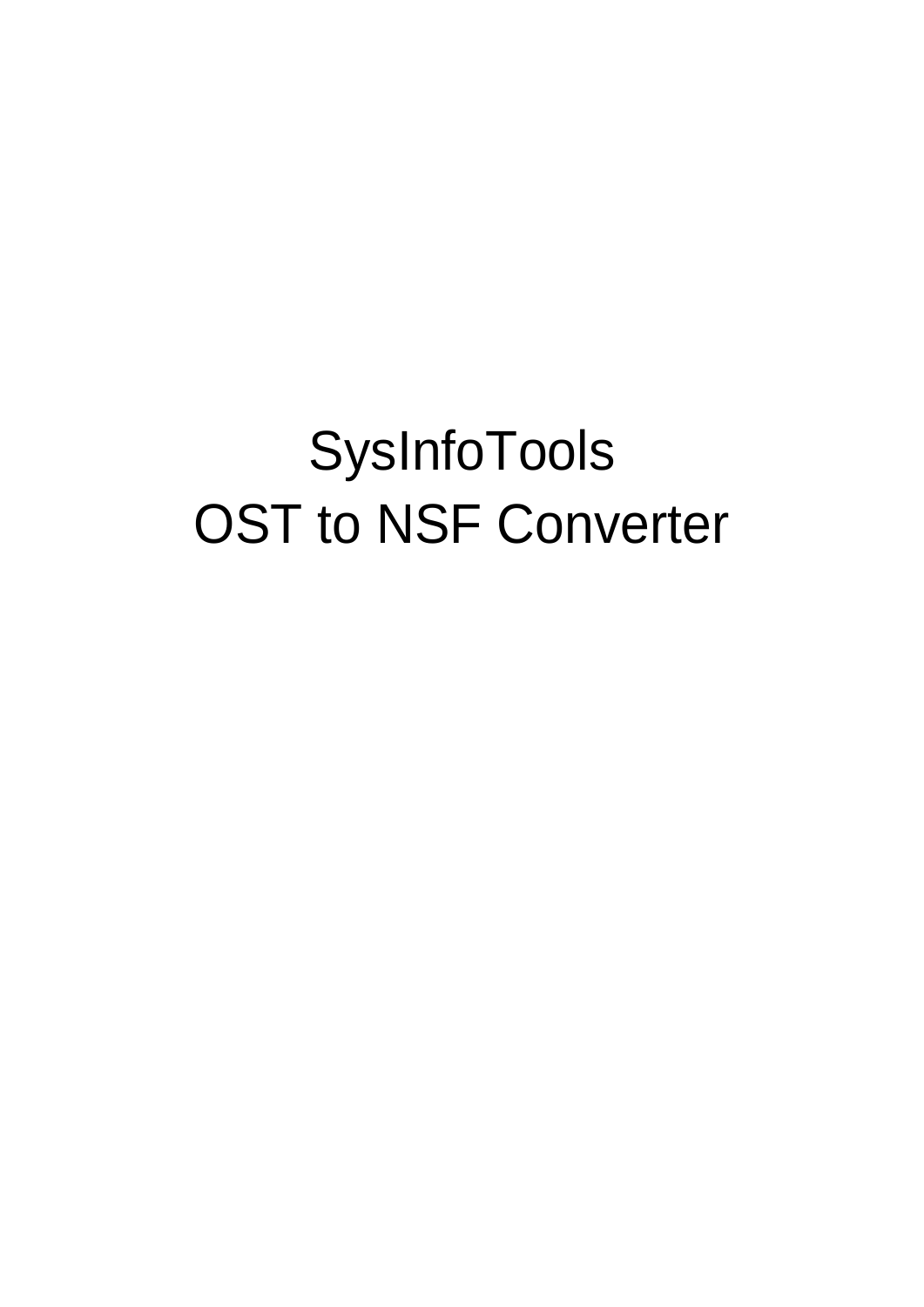# **Table of Contents**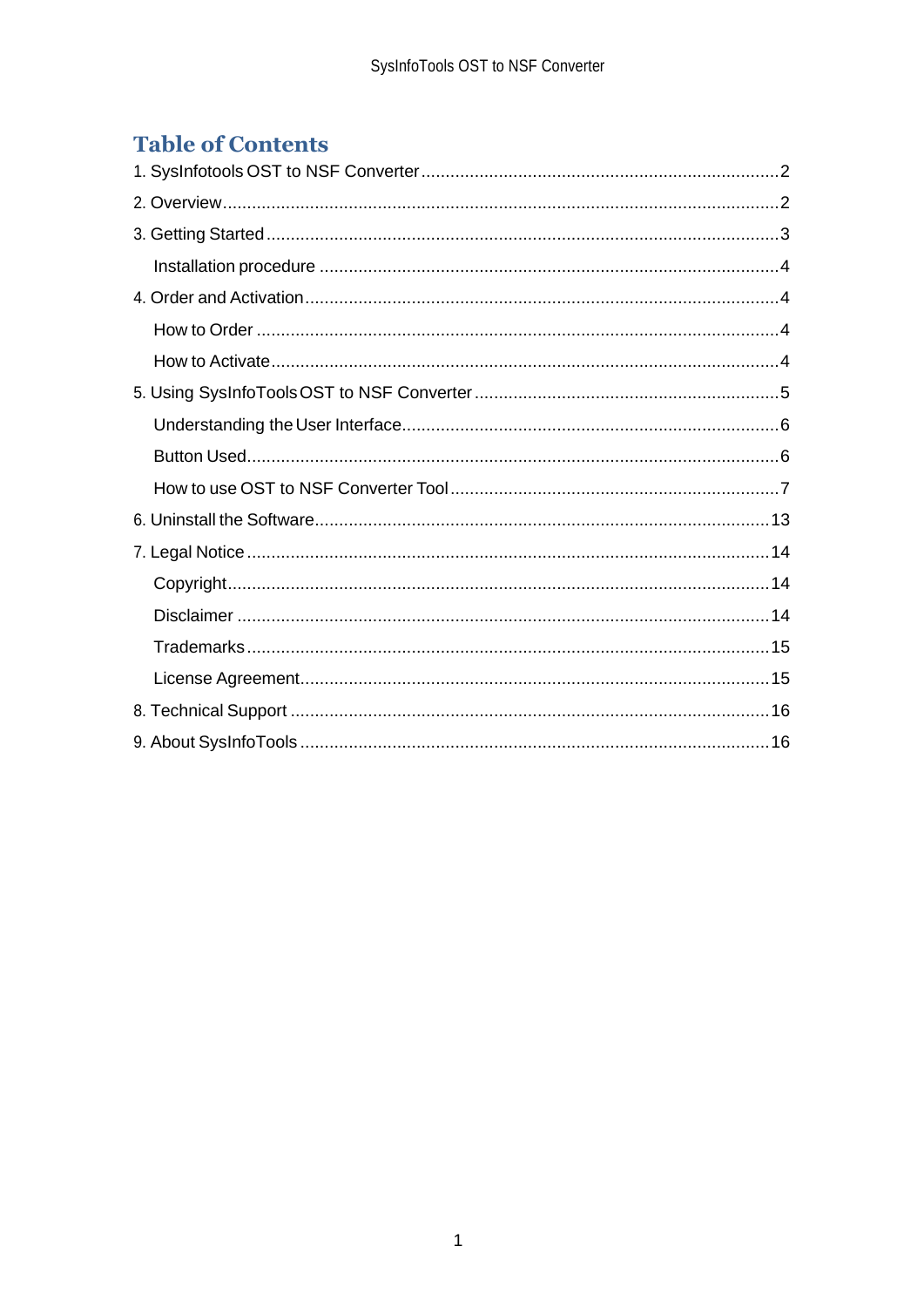<span id="page-2-0"></span>

# <span id="page-2-1"></span>**2.Overview**

SysInfoTools OST to NSF converter is a fast and reliable solution to convert offline Outlook OST files to Lotus Notes format. The OST to NSF Converter tool is one such exclusive utility that incorporates intelligently developed conversion algorithm clubbed with an interactive interface to convert OST files into IBM Notes NSF format. The Outlook OST to Lotus Notes conversion tool performs the seamless conversion of all the mail items like Mailbox, Contacts, Calendar, Task etc. with all their metadata, attachments, and internet header safely.

Key features of SysInfoTools OST to NSF Converter Tool are:

- The OST to NSF converter supports the seamless conversion of **normal as well as corrupted** OST files.
- Performs an **intensive scan** of selected OST files and shows all the recovered mailbox items in the left pane.
- Allow the users to have **Preview** and in-depth **Search** option to ease the conversion process
- Expedited with three different recovery modes: **Standard, Advanced** and **Deep.**
- All the data of an OST file can be saved into a new NSF file at a **user-defined location**.
- The Software supports **ANSI** and **Unicode** OST for conversion into the NSF database file.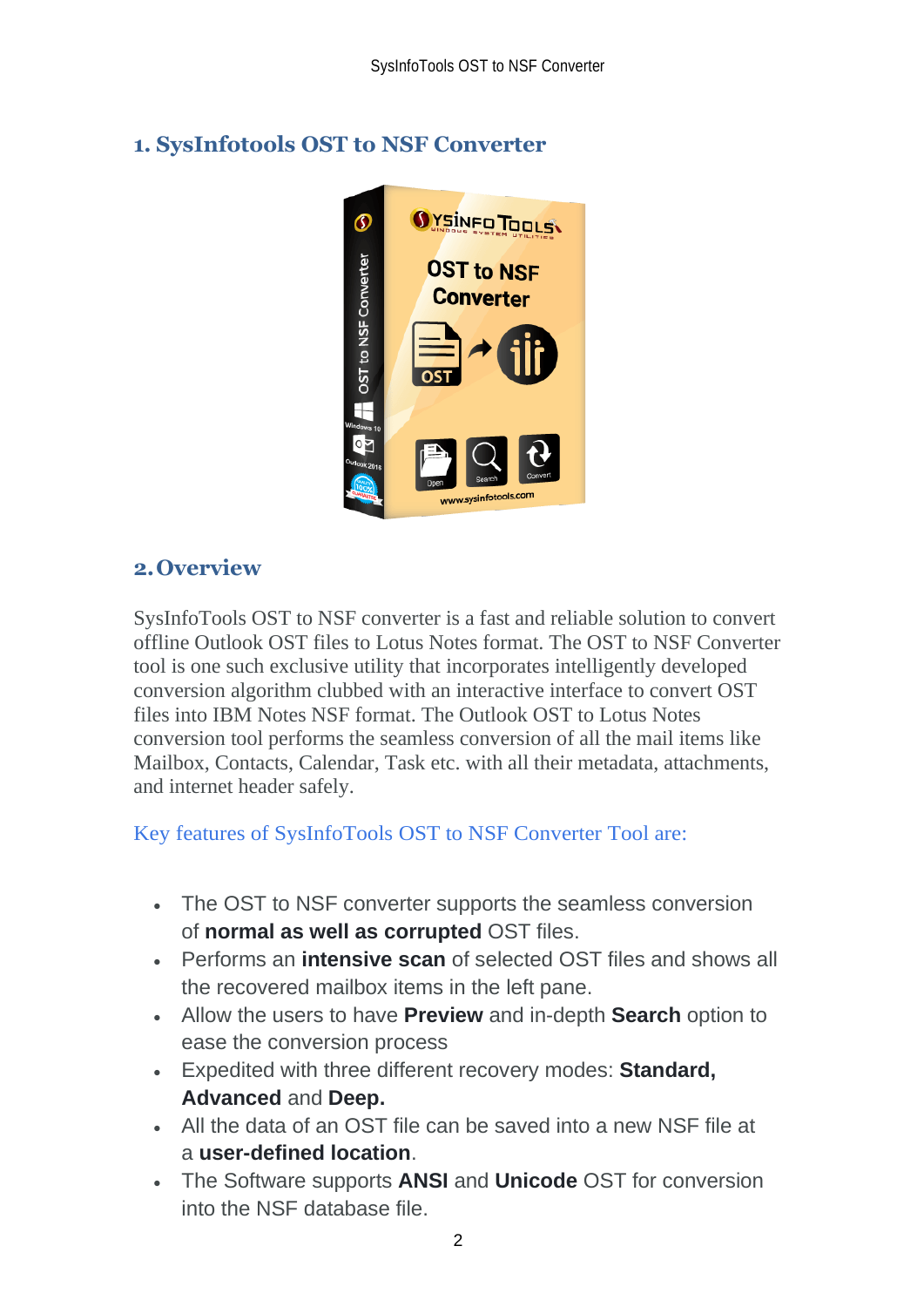• **Free** OST to PST Converter migrates the **first 25 emails** of Outlook to Lotus Notes.

# <span id="page-3-0"></span>**3.Getting Started**

- [Installation Procedure\(](#page-3-1)See 3.1)
- Order And Activation (See 4.)

## <span id="page-3-1"></span>**Installation procedure**

To install **SysInfoTools OST to NSF Converter** Tool, follow the steps given below:

1. Download demo version of the software setup (executable file or .exe) from the page linked below:

[https://www.sysinfotools.com/recovery/ost-to-nsf](https://www.sysinfotools.com/recovery/ost-to-nsf-converter.php)[converter.php](https://www.sysinfotools.com/recovery/ost-to-nsf-converter.php)

- 2. Double-click the setup to install the software onyour system.
- 3. Follow the steps on the setup wizard to install the software on your system.
- 4. After a successful completion, the setup wizard will pop-up the message of setup completion on your monitor screen.
- 5. Now click **Finish** to launch the software on your system.

**Note:**MicrosoftOutlookmustbeinstalledonyoursysteminorderto use **SysInfoTools OST to NSF Converter** Tool.

## <span id="page-3-2"></span>**4. Order and Activation**

- [How to Order](#page-3-3)(See4.1)
- [How to Activate](#page-4-0)(See4.2)

## <span id="page-3-3"></span>**How to Order**

The software can be purchased by making online payments. Click on the link shown below to have a look at the pricing details and to place an order.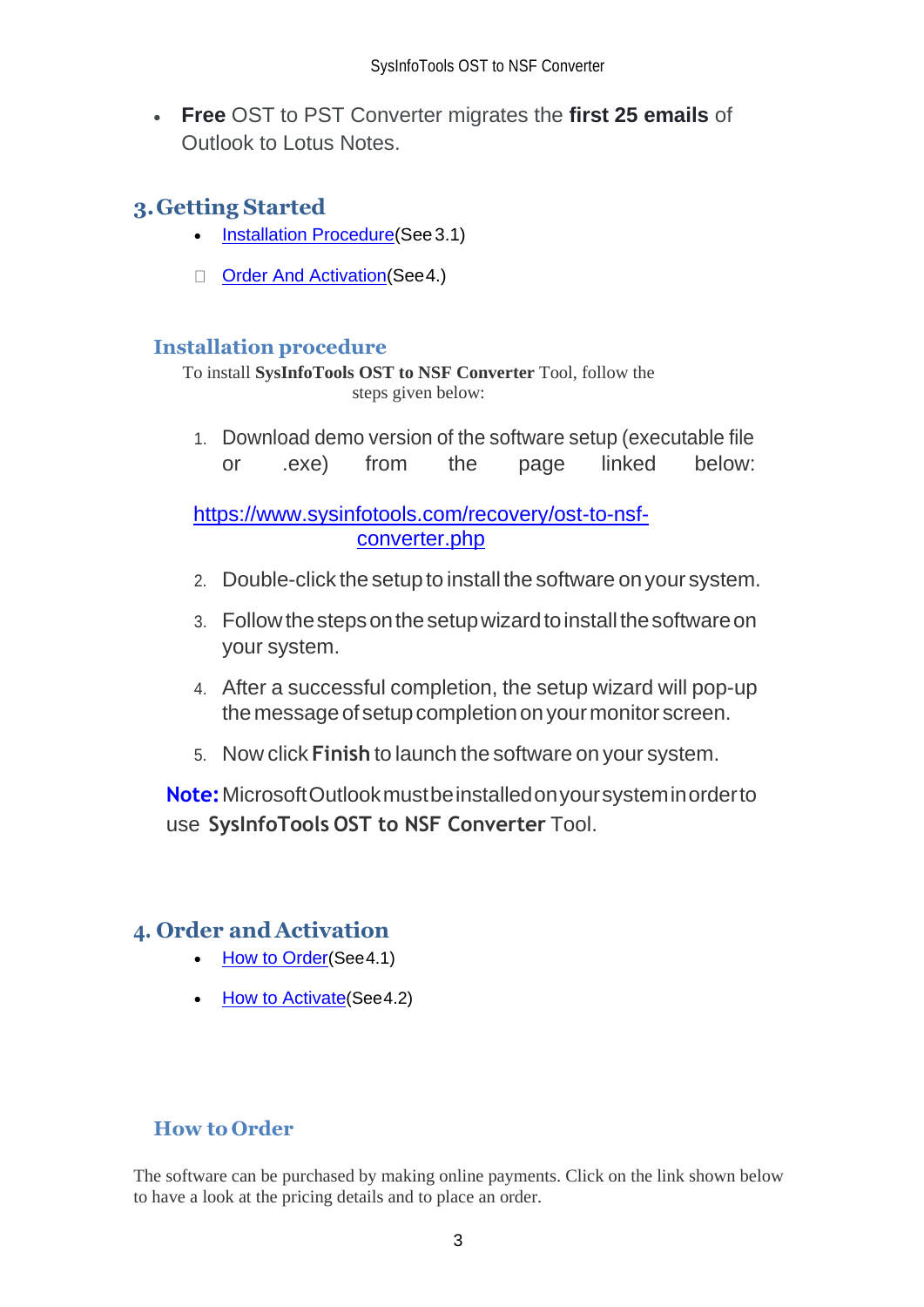<https://www.sysinfotools.com/buynow/ost-to-nsf-converter.php>

Once the payment is received, an order number is sent to you via e-mail.

#### <span id="page-4-0"></span>**How to Activate**

As you purchase the software, an Order Number is generated and provided to you. This order number has to be entered in the Registration window of the full version of OST to NSF Converter tool.

• Open **SysInfoTools OST to NSF Converter** software in your system, software registration dialog will pop-up on your screen to enter software authentication key.

| SysInfoTools Software Registration |                |
|------------------------------------|----------------|
| Authentication Code:               |                |
|                                    |                |
|                                    |                |
| I don't have authentication code   |                |
| Activate                           | Cancel<br>Help |

• Click the **"I don't have Authentication Code"** check box, following fields will be displayed in the registration dialog:

|                                  | SysInfoTools Software Registration | ×                    |
|----------------------------------|------------------------------------|----------------------|
| Email Address:                   |                                    |                      |
| Order Number:                    |                                    |                      |
| Path to save file:               | C:\Users\SAM\Desktop               | $\sim$ $\sim$ $\sim$ |
| I don't have authentication code |                                    |                      |
| Get Authenticatication Code      | Help<br>Cancel                     |                      |

**Email Address:** In this field, you need to enter your email address, which you have used to register **OST to NSF Converter** software.

**Order Number:** In this field, you need to enter the Order Number which has been provided to you at the time of purchasing the software.

**Path to save the file:** Select the path where you want to save the .info file which is generated after clicking on **"Get Authentication Code"**, by default **.info** file will saved on desktop of your system.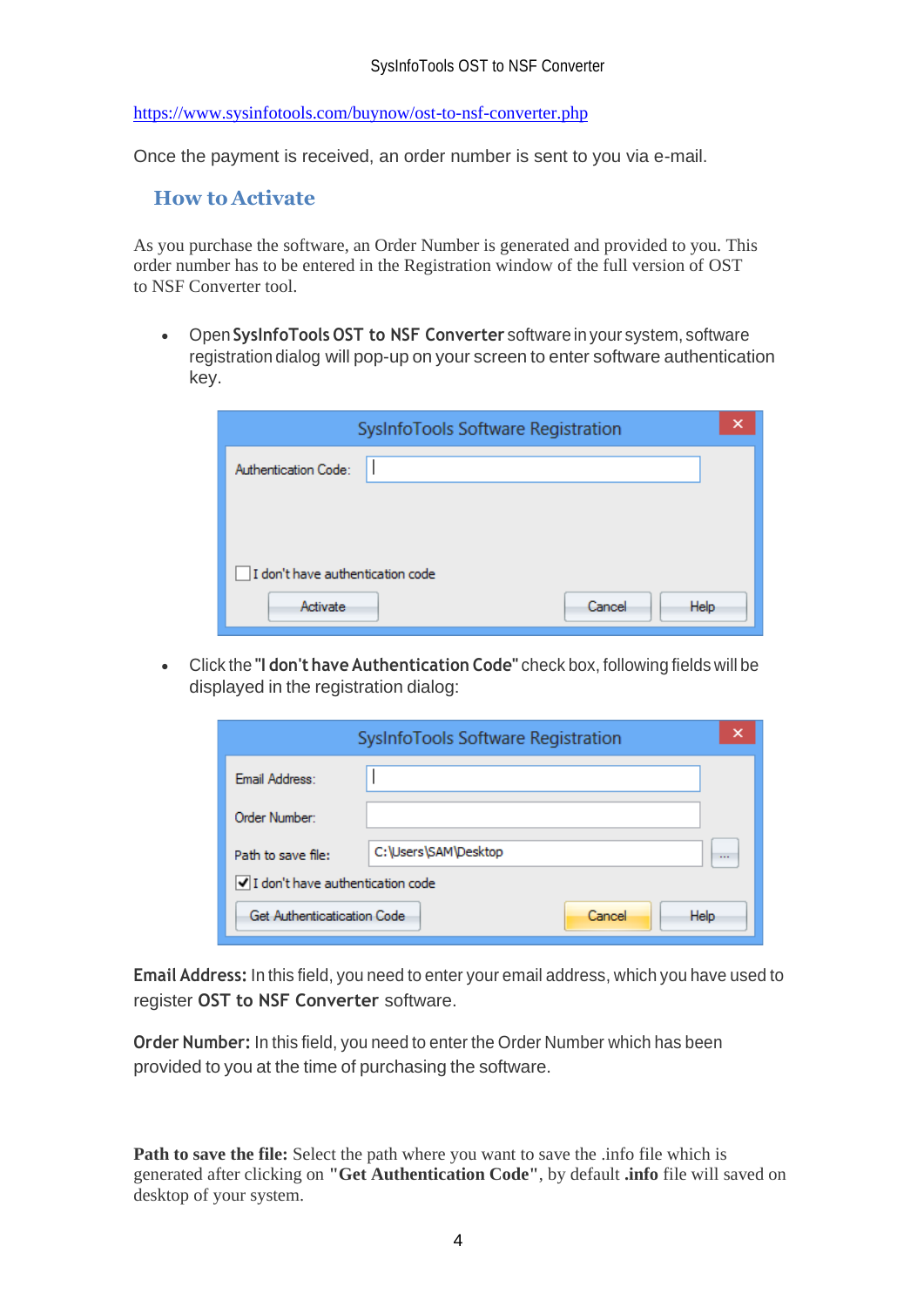Send this **.info file** generated by the software at [sales@sysinfotools.com,](mailto:sales@sysinfotools.com) after getting **.info** file sales department will send you software activation key within a couple of minutes.

**For any software related queries email at:** [support@sysinfotools.com](mailto:support@sysinfotools.com)

# <span id="page-5-0"></span>**5. Using SysInfoTools OST to NSF Converter**

- [Understanding](#page-5-1) the User Interface(See 5.1)
- [Button Used](#page-5-2)(See 5.2)
- How to Use the PST Split [software?](#page-6-0)(See 5.3)

## <span id="page-5-1"></span>**Understanding the UserInterface**

<span id="page-5-2"></span>

| $\mathbf 0$ |                                   |                    |                         |                                               |   | SysterfoTools OST to NSF Converter |                |   | $   \times$ |
|-------------|-----------------------------------|--------------------|-------------------------|-----------------------------------------------|---|------------------------------------|----------------|---|-------------|
|             | SystefoTools OST to NSF Converter |                    |                         |                                               |   |                                    |                |   |             |
| Open        | Stop                              | Save Search Export | $\frac{20}{100}$<br>Log | 舟<br>閉<br>Save<br>Load                        | 2 | Л<br>Help About                    |                |   |             |
|             | Systerfolio OST to NSF Converter  |                    |                         | Recovery Snapshots About OST to NSF Converter |   |                                    |                |   |             |
|             | Select OST file to recover.       |                    |                         | SystemoTools OST to NSF Converter             |   |                                    |                |   |             |
|             |                                   |                    | a,                      | $\bullet$ 0 8 From                            |   | Subject                            | Date/Time      |   |             |
|             |                                   |                    | p                       | cFiber>                                       |   | O cFiber>                          | $\rho$ cfiter> | ۵ |             |
|             |                                   |                    |                         |                                               |   |                                    |                |   |             |
|             |                                   |                    |                         |                                               |   |                                    |                |   |             |
|             |                                   |                    |                         |                                               |   |                                    |                |   |             |
|             |                                   |                    |                         |                                               |   |                                    |                |   |             |
|             |                                   |                    |                         |                                               |   |                                    |                |   |             |
|             |                                   |                    |                         |                                               |   |                                    |                |   |             |
|             |                                   |                    | $\leftarrow$<br>$+1$    | Log Window / File Viewer                      |   |                                    |                |   | r           |
|             | SysInfoTools OST to NSF Converter |                    |                         |                                               |   |                                    |                |   |             |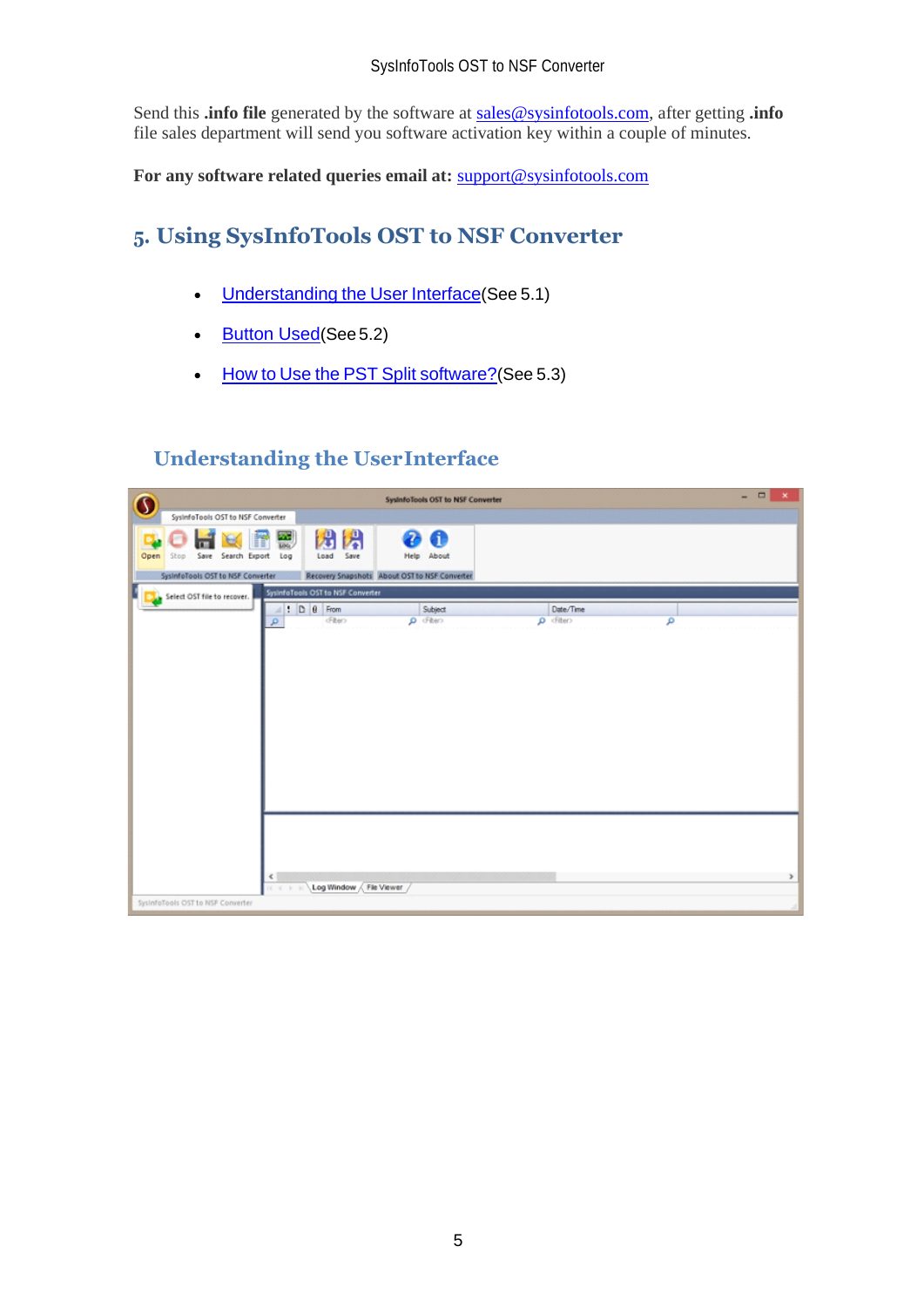## <span id="page-6-0"></span>**How to use OST to NSF Converter Tool**

**Step 1:** Install the software and click on the OK button in the menu bar.

|                                    | SysterfoTools OST to NSF Converter                             |                | $\Box$<br>$\overline{\phantom{0}}$<br>$\mathbf x$ |
|------------------------------------|----------------------------------------------------------------|----------------|---------------------------------------------------|
| SysInfoTools OST to NSF Converter  |                                                                |                |                                                   |
| Open<br>Save Search Export<br>Stop | 閉<br>闭<br>裂<br>0<br>2<br>Save<br>Load<br>Help About<br>Log     |                |                                                   |
| SystnfoTools OST to NSF Converter  | Recovery Snapshots About OST to NSF Converter                  |                |                                                   |
| Select OST file to recover.        | SystemoTools OST to NSF Converter                              |                |                                                   |
|                                    | $\bullet$ 0 8 From<br>Subject<br>×                             | Date/Time      |                                                   |
|                                    | cFiber><br>O Fhen<br>P                                         | $\rho$ cfiter> | ۹                                                 |
|                                    |                                                                |                |                                                   |
| SysterfoTools OST to NSF Converter | $\left\langle \cdot \right\rangle$<br>Log Window / File Viewer |                |                                                   |

**Step 2:** Select the Exchange OST file from your system by clicking on Browse button option.

|                                                 | SysinfoTools OST to NSF Converter                                                                                                                                                                                                                                 | $   -$ |
|-------------------------------------------------|-------------------------------------------------------------------------------------------------------------------------------------------------------------------------------------------------------------------------------------------------------------------|--------|
| SysInfoTools OST to NSF Converter               |                                                                                                                                                                                                                                                                   |        |
| Save Search Export<br>Open<br>Stop              | 闪<br>舟<br>$rac{1}{100}$<br>A<br>Save<br>Log<br>About<br>Load<br>Help                                                                                                                                                                                              |        |
| SystnfoTools OST to NSF Converter               | Recovery Snapshots About OST to NSF Converter                                                                                                                                                                                                                     |        |
| <b>Folder List</b>                              | $\mathbf x$<br>Select Corrupted OST file                                                                                                                                                                                                                          |        |
|                                                 | Select required files:<br>$\mathcal{D}$<br>Select OST<br>$\sim$<br>C:\Users\admin\AppData\Local\Temp\<br>Select temp path:<br>$\sim$<br>Recovery Settings:<br>Select Recovery Mode:<br>$\Theta$<br>Standard Mode<br>$\backsim$                                    | Ω      |
|                                                 | Handle Alignment errors in OST files<br>$\bullet$<br>OST File Details:<br>Select OST File<br>32-bit-version[ANSI]<br>Auto Detect <b>O</b><br>$\vee$ $\theta$<br>$\vee$ $\Theta$<br>Compressible Encryption<br>Select OST File<br>Support Non-english characters Q |        |
|                                                 | OK<br>Cancel                                                                                                                                                                                                                                                      |        |
| $\epsilon$<br>SysInfoTools OST to NSF Converter | Log Window / File Viewer                                                                                                                                                                                                                                          | $\,$   |

**Step 3:**Now, select the OST file which you wish to convert into NSF format and click on Open button.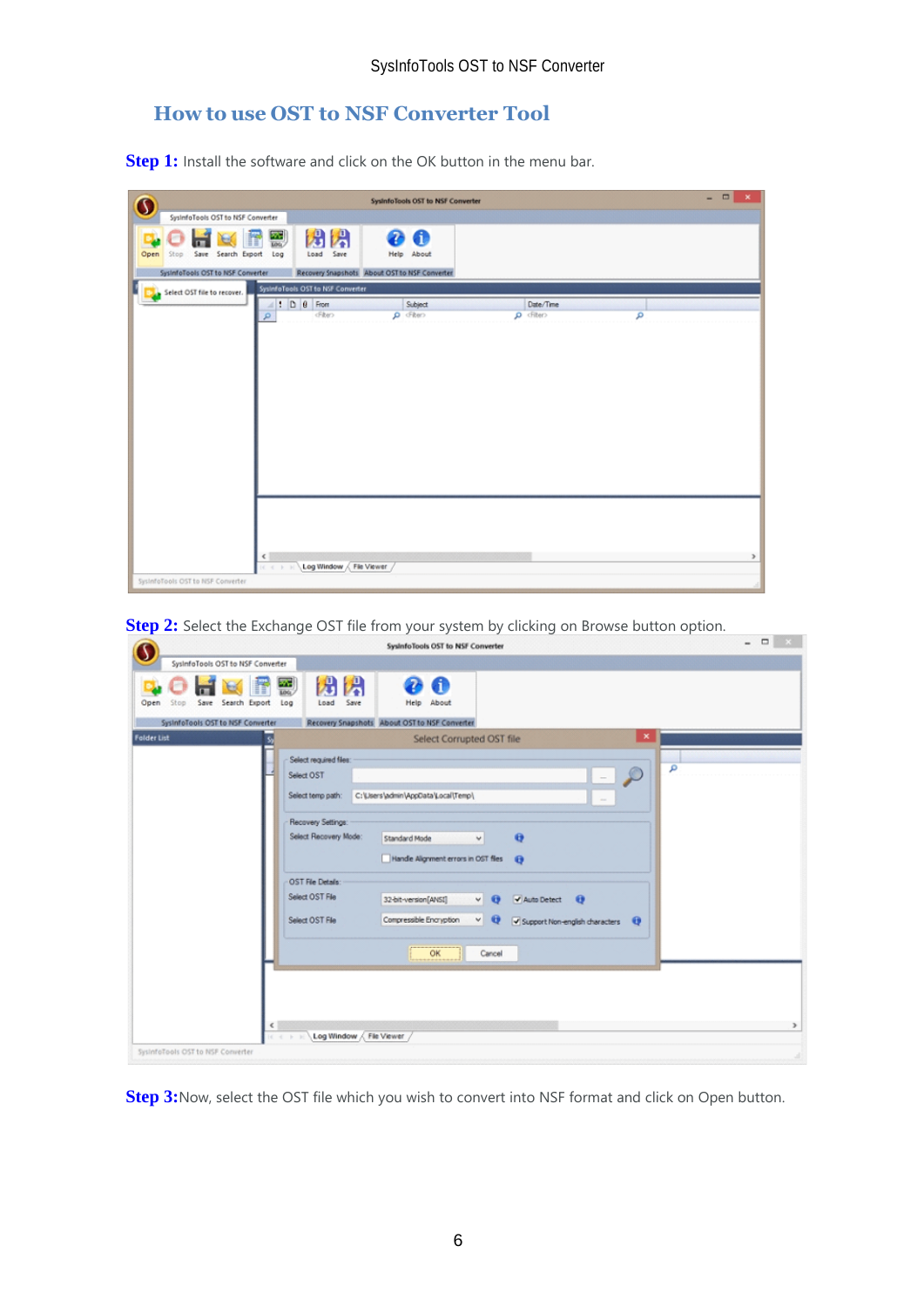|                                   |                                      | SysinfoTools OST to NSF Converter |                                         | $\qquad \qquad \Box$<br>$\overline{a}$ |
|-----------------------------------|--------------------------------------|-----------------------------------|-----------------------------------------|----------------------------------------|
| SysInfoTools OST to NSF Converter |                                      |                                   |                                         |                                        |
|                                   | $(n+1)$<br>$\mathbb{Z}$ $\mathbb{Z}$ | <u> മെ</u>                        | $\mathbf x$                             |                                        |
| Save<br>Search<br>Open<br>Stop    | $\bullet$                            | Open                              |                                         |                                        |
| SystofoTools OST to NSF Co        | $\odot$ $\odot$                      | al « Local Disk (E:) > data > OST | Search OST<br>$\vee$ C<br>ø             |                                        |
| <b>Folder List</b>                | New folder<br>Organise -             |                                   | ŵ<br>围<br>旧 +                           |                                        |
|                                   | Recent places<br>۸                   | Name                              | Date modified<br>Type                   |                                        |
|                                   |                                      | <b>Cal</b> Test File 1.ost        | Microsoft Office<br>6/12/2013 4:26 PM   |                                        |
|                                   | <b>Call Libranes</b><br>- Documents  | Test File 2.ost                   | Microsoft Office<br>8/7/2013 4:30 PM    |                                        |
|                                   | Music                                | <sup>Cal</sup> Test File 3.ost    | Microsoft Office<br>8/7/2013 4:32 PM    |                                        |
|                                   | Pictures                             | Test File 4.ost<br>ω              | Microsoft Office<br>8/7/2013 4:32 PM    |                                        |
|                                   | Videos                               | Œ<br>Test File 5.ost              | Microsoft Office<br>7/9/2014 11:36 AM   |                                        |
|                                   |                                      | Test File 6.ost                   | Microsoft Office<br>6/12/2013 4:26 PM   |                                        |
|                                   | ed Homegroup                         | Test File 7.ost                   | Microsoft Office<br>8/7/2013 4:31 PM    |                                        |
|                                   |                                      | Test File 8.ost                   | Microsoft Office<br>8/7/2013 4:30 PM    |                                        |
|                                   | Computer                             |                                   |                                         |                                        |
|                                   | Local Disk (C:)                      |                                   |                                         |                                        |
|                                   | Local Disk (E:)                      |                                   |                                         |                                        |
|                                   | Local Disk (F:)<br>$\checkmark$      | $\epsilon$                        |                                         |                                        |
|                                   |                                      | File name: Test File 1.ost        | .ost Files (".ost)<br>$\checkmark$<br>v |                                        |
|                                   |                                      |                                   | Cancel<br>Open                          |                                        |
|                                   |                                      |                                   |                                         |                                        |
|                                   |                                      |                                   |                                         |                                        |
|                                   |                                      |                                   |                                         |                                        |
|                                   | €                                    |                                   |                                         |                                        |
|                                   | Log Window                           | File Viewer                       |                                         |                                        |
| SysthfoTools OST to NSF Converter |                                      |                                   |                                         |                                        |

**Step 4:**Below the browse option, in recovery settings option, select the recovery mode and then click on OK button to start the scanning process.

|                                    | $\Box$ x<br>$\overline{a}$<br>SysinfoTools OST to NSF Converter                                                                                                                                                                                                                                                                                                                                                                                                                                                                     |
|------------------------------------|-------------------------------------------------------------------------------------------------------------------------------------------------------------------------------------------------------------------------------------------------------------------------------------------------------------------------------------------------------------------------------------------------------------------------------------------------------------------------------------------------------------------------------------|
| SystemoTools OST to NSF Converter  |                                                                                                                                                                                                                                                                                                                                                                                                                                                                                                                                     |
| Save Search Export<br>Open<br>Stop | 闪<br>舟<br>裂<br>4<br>Save<br>Help About<br>Load<br>Log                                                                                                                                                                                                                                                                                                                                                                                                                                                                               |
| SystofoTools OST to NSF Converter  | Recovery Snapshots About OST to NSF Converter                                                                                                                                                                                                                                                                                                                                                                                                                                                                                       |
| <b>Folder List</b>                 | $\mathbf x$<br>Select Corrupted OST file                                                                                                                                                                                                                                                                                                                                                                                                                                                                                            |
|                                    | Select required files:<br>۹<br>$-2$<br>E: \data\OST\Test File 1.ost<br>Select OST<br>C:\Users\admin\AppData\Local\Temp\<br>Select temp path:<br>$\sim$<br>Recovery Settings:<br>Select Recovery Mode:<br>$\Theta$<br><b>Standard Mode</b><br>v<br>Standard Mode<br>Advanced Mode<br>F files<br>$\bullet$<br>Deep Mode<br>OST File Details:<br>Select OST File<br>64-bit-version[UNICODE]<br>Auto Detect <b>O</b><br>$\bullet$<br>v.<br>$v \Theta$<br>Compressible Encryption<br>Select OST File<br>Support Non-english characters Q |
|                                    | OK<br>Cancel<br>$\leq$<br>Log Window / File Viewer                                                                                                                                                                                                                                                                                                                                                                                                                                                                                  |

**Step 5:** In a short duration, scanning will be finished. With which you need to click on the OK button.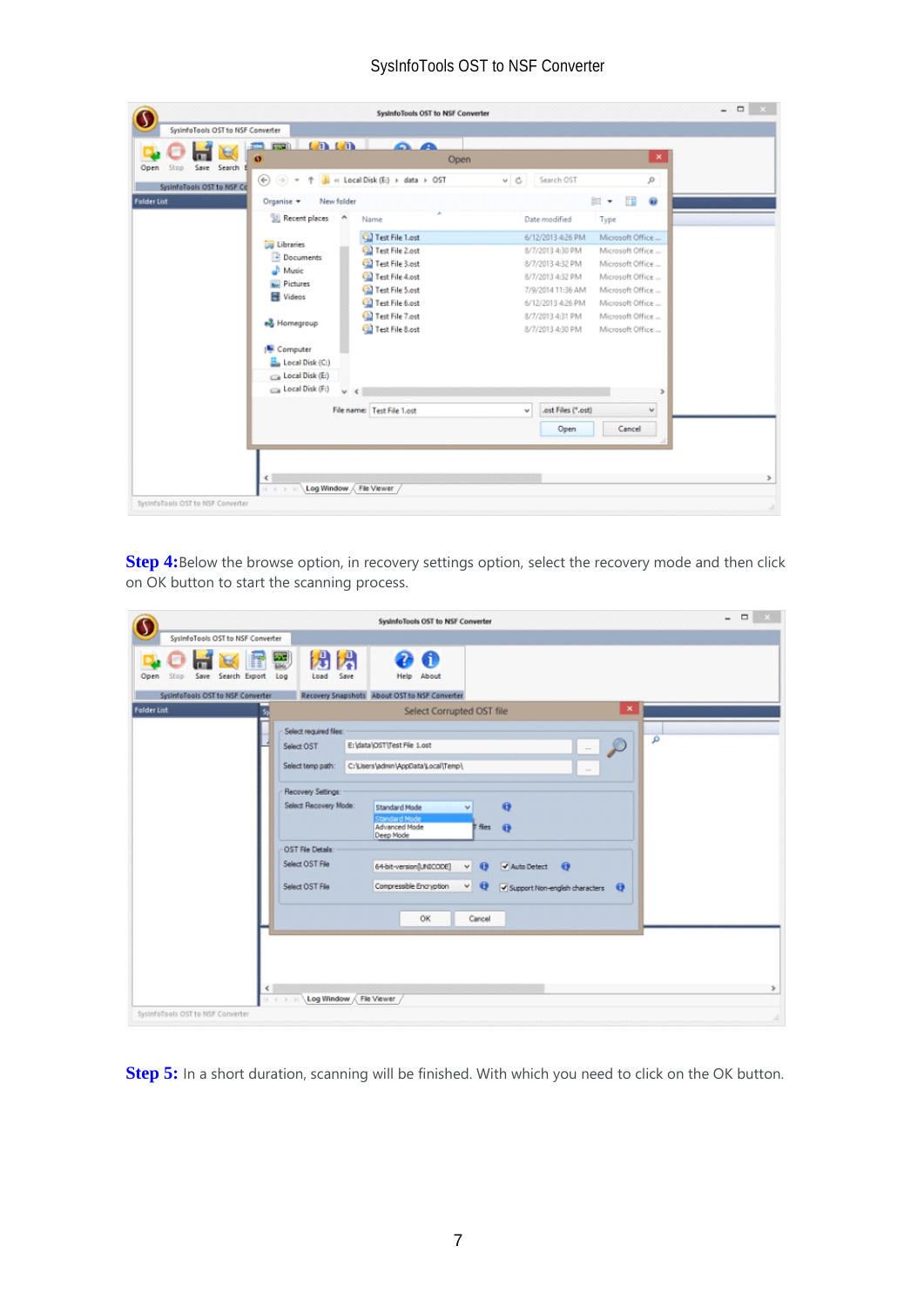|                                                                                                                                                                                                                                                                                                                                                        | SysinfoTools OST to NSF Converter                                                                                                                                                                                                                                         |                                                                                                 | $ -$ |
|--------------------------------------------------------------------------------------------------------------------------------------------------------------------------------------------------------------------------------------------------------------------------------------------------------------------------------------------------------|---------------------------------------------------------------------------------------------------------------------------------------------------------------------------------------------------------------------------------------------------------------------------|-------------------------------------------------------------------------------------------------|------|
| SysterfoTools OST to NSF Converter                                                                                                                                                                                                                                                                                                                     |                                                                                                                                                                                                                                                                           |                                                                                                 |      |
| Save<br>Search Export<br>Open<br>Stop<br>SysInfoTools OST to NSF Converter                                                                                                                                                                                                                                                                             | 侽<br>兕<br>235<br>100<br>Save<br>Log<br>Load<br><b>Help</b><br>About<br>Recovery Snapshots About OST to NSF Converter                                                                                                                                                      |                                                                                                 |      |
| <b>Folder List</b>                                                                                                                                                                                                                                                                                                                                     |                                                                                                                                                                                                                                                                           |                                                                                                 |      |
| File 1.ost<br>SPAM Search Folder 2<br><b>Company</b> Top of Outlook data file<br>Deleted Items<br>Inbox<br><b>BEST</b><br>Outbox<br>Sent Items<br>Suggested Contact<br>Junk E-mail<br>Conversation Action<br>Quick Step Settings<br><b>Drafts</b><br>Calendar<br><b>Contacts</b><br><b>Journal</b><br><b>Notes</b><br><b>Jasks</b><br><b>RSS</b> Feeds | Click on folder to see recovered emails.<br>$\bullet$ 0 8 From<br>Subject<br>O cFiber><br>dFiber><br>SysInfoTools OST to NSF Converter(Full) v1.0<br>Scanning process completed for selected OST file, click on folder to see<br>recovered email items.                   | Date/Time<br>$\rho$ <fiter><br/>۹<br/><math display="inline">\pmb{\times}</math><br/>OK</fiter> |      |
| CNN.com - Top<br><b>News Feed</b><br><b>Spam</b><br>Search Root<br><b>IPM VIEWS</b><br>IPM_COMMON_VIEWS<br>€<br>SysterfoTools OST to NSF Converter                                                                                                                                                                                                     | E:\data\OST\Test File 1.ost File is selected for recovery<br>Sysinfo Tools OST file Recovery process starts. Jul-09-2014(11-45-32-AM)<br>OST file recovery starts in Standard mode.<br>Checking OST file integrity<br>Reading OST file header<br>Log Window / File Viewer |                                                                                                 | x    |

**Step 6:** Now, click on the mailbox items to recover the data from it. Also, you can preview the mailbox items in the left pane. Select the mailbox items which you want to convert and click on Save button.

|                                                                                                                                                                                                                                                                                                                              | System Tools OST to NSF Converter                                                                                                                                                                                                                                                                                                                                                                                                                                                                                                                                                                                                                                                                                                                                                     | $\Box$                |
|------------------------------------------------------------------------------------------------------------------------------------------------------------------------------------------------------------------------------------------------------------------------------------------------------------------------------|---------------------------------------------------------------------------------------------------------------------------------------------------------------------------------------------------------------------------------------------------------------------------------------------------------------------------------------------------------------------------------------------------------------------------------------------------------------------------------------------------------------------------------------------------------------------------------------------------------------------------------------------------------------------------------------------------------------------------------------------------------------------------------------|-----------------------|
| SysinfoTools OST to NSF Converter                                                                                                                                                                                                                                                                                            |                                                                                                                                                                                                                                                                                                                                                                                                                                                                                                                                                                                                                                                                                                                                                                                       |                       |
| Save Search Export<br>Stop<br>Open<br>SysinfoTools OST to NSF Converter                                                                                                                                                                                                                                                      | 閉<br>况<br>$rac{20}{100}$<br>61<br>Log<br>Load<br>Save<br>About<br>Help<br>Recovery Snapshots About OST to NSF Converter                                                                                                                                                                                                                                                                                                                                                                                                                                                                                                                                                                                                                                                               |                       |
| <b>Folder List</b>                                                                                                                                                                                                                                                                                                           | Deleted Items [5]                                                                                                                                                                                                                                                                                                                                                                                                                                                                                                                                                                                                                                                                                                                                                                     |                       |
| Re El data\OST\Test File 1.ost<br>SPAM Search Folder 2<br>Top of Outlook data file<br>Deleted Items<br><b>The Inbox</b><br>Outbox<br>Sent Items<br>Suggested Contact<br>Junk E-mail<br>Conversation Action<br>Quick Step Settings<br>Drafts<br><b>Calendar</b><br><b>Contacts</b><br><b>Journal</b><br>Notes<br><b>Jasks</b> | $\bullet$ 0 8 From<br>Subject<br>Date/Time<br>cFiber><br>O <fiter><br/><math>\rho</math> cfiter&gt;<br/>ρ<br/>John Bumel <contacts@lots 2.0="" been="" downloaded<br="" has="" pst="" splitter="">2012-11-01 T 13:05:33<br/>s<br/><math display="inline">\geq</math><br/>eSiteSecrets.com &lt;96534@ eSiteSecrets - Do You Need Dreamwe<br/>s<br/>2012-11-04 T 09:35:12<br/><math display="inline">\sim</math><br/>24<br/>eSiteSecrets.com &lt;96534@ eSiteSecrets - Internet Advertising: Wh<br/>2012-11-10 T 22:57:32<br/>а<br/>2012-11-17 T 21:40:56<br/>g.<br/><math display="inline">\sim</math><br/>eSiteSecrets.com &lt;96534@ eSiteSecrets - SEO Services<br/>Deepak opstspitter@gmail<br/>35<br/>gwg g w gw dadsdads<br/>2013-01-04 T 10:32:22<br/>н</contacts@lots></fiter> |                       |
| <b>RSS Feeds</b><br>CNN.com - Top                                                                                                                                                                                                                                                                                            |                                                                                                                                                                                                                                                                                                                                                                                                                                                                                                                                                                                                                                                                                                                                                                                       |                       |
| News Feed<br>Spam<br>Search Root<br><b>IPM_VIEWS</b><br><b>IPM_COMMON_VIEWS</b>                                                                                                                                                                                                                                              | PST Splitter 2.0 has been downloaded and tested on LotSoft.org<br>John Burnel <contacts@lotsoft.org><br/>pstsplitter@gmail.com</contacts@lotsoft.org>                                                                                                                                                                                                                                                                                                                                                                                                                                                                                                                                                                                                                                 | 2012-11-01 T 13:05:33 |
| €<br>SysterfoTools OST to NSF Converter                                                                                                                                                                                                                                                                                      | . File Viewer<br>Log Window                                                                                                                                                                                                                                                                                                                                                                                                                                                                                                                                                                                                                                                                                                                                                           |                       |

**Step 7:** Here, you can save the data according to the Date range. Click on the Browse button to specify a location for saving the new NSF file.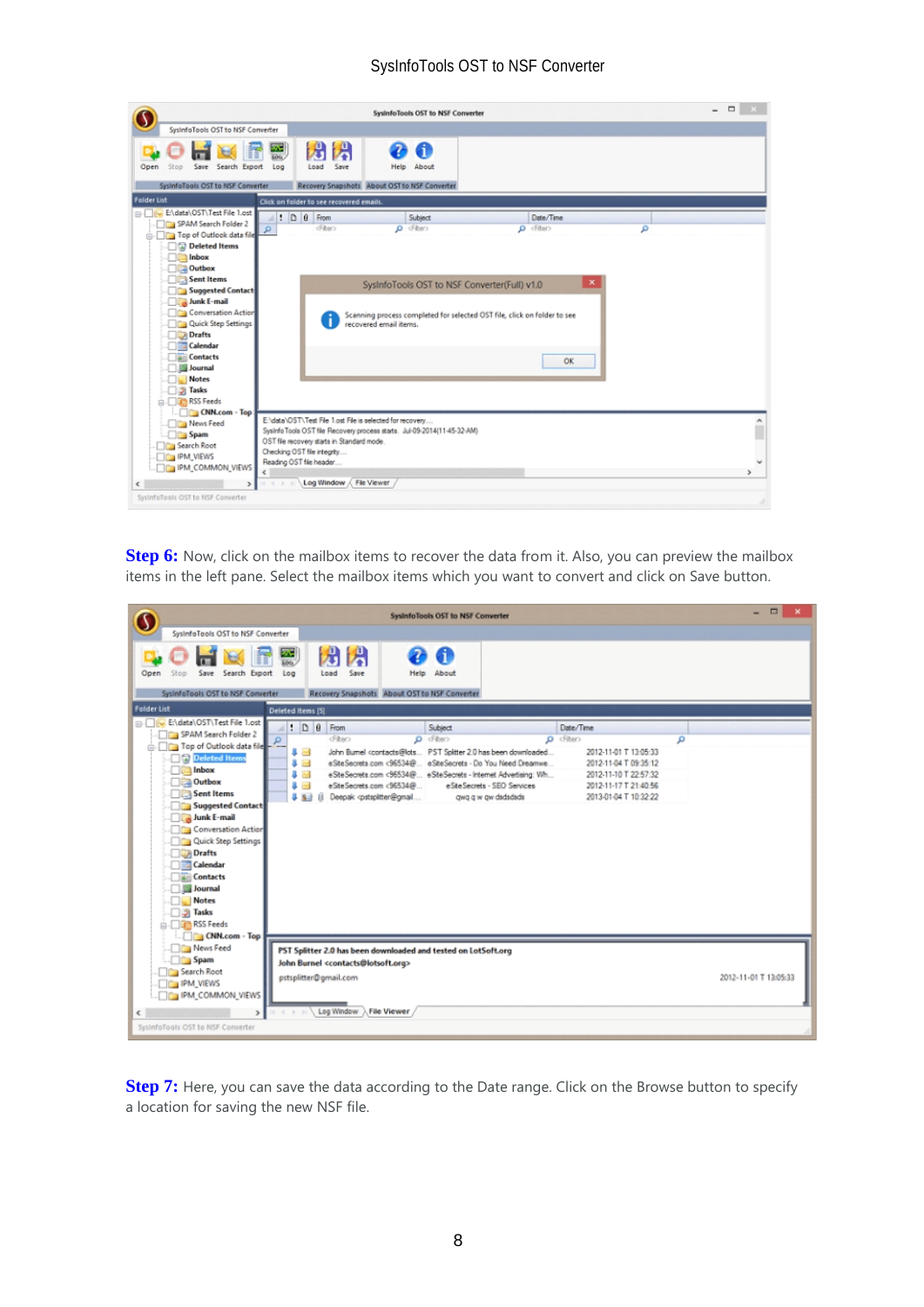|                                                   | SysinfoTools OST to NSF Converter                                                                                    | $\qquad \qquad \Box$<br>÷. |
|---------------------------------------------------|----------------------------------------------------------------------------------------------------------------------|----------------------------|
| SysInfoTools OST to NSF Converter                 |                                                                                                                      |                            |
|                                                   | <b>ATA LATA</b><br>$\sim$ $\sim$<br><b>CONTINUES</b>                                                                 |                            |
|                                                   | <b>Select Output Type</b>                                                                                            |                            |
| Save Search Export<br>Open<br>Stop                | Select maibox hems                                                                                                   |                            |
| SystofoTools OST to NSF Converter                 |                                                                                                                      |                            |
| Folder List<br>Del                                | $\blacktriangledown$ Mail<br>√ Contact<br>V Notes<br>$\sqrt{T}$ Tasks<br>V Journal<br>$\blacktriangleright$ Calendar |                            |
| ENdata\OST\Test File 1.ost                        | Select Date Range                                                                                                    |                            |
| SPAM Search Folder 2                              | ۹<br>· Save between selected date range<br>Do not save between selected date range                                   |                            |
| <b>D. V Top of Outlook data file</b>              |                                                                                                                      |                            |
| Deleted Items                                     | 7/ 9/2014<br>End date:<br>⊕<br>Start date:<br>7/9/2014<br>同士                                                         |                            |
| $\sqrt{\phantom{a}}$ Inbox<br>$\vee$ Outbox       |                                                                                                                      |                            |
| $\sqrt{\phantom{a}}$ Sent Items                   | <b>Start Date</b><br><b>End Date</b><br>Add Date range                                                               |                            |
| V Suggested Contact                               | Remove Date range                                                                                                    |                            |
| $\sqrt{2}$ Junk E-mail                            |                                                                                                                      |                            |
| Conversation Action                               | $\epsilon$<br>$\rightarrow$                                                                                          |                            |
| Ouick Step Settings                               |                                                                                                                      |                            |
| Drafts<br>$\sqrt{\phantom{a}}$ Calendar           | Select folder path to save files                                                                                     |                            |
| V & Contacts                                      | · Save in new NSF file:                                                                                              |                            |
| V Journal                                         | $***$                                                                                                                |                            |
| V Notes                                           |                                                                                                                      |                            |
| $\sqrt{3}$ Tasks                                  | Save in existing NSF file:                                                                                           |                            |
| <b>COLOR</b> RSS Feeds                            | Texas.                                                                                                               |                            |
| $\sqrt{\phantom{a}}$ CNN.com - Top<br>V News Feed | Save item content in text format<br>Save item content in html format                                                 |                            |
| $\sqrt{ }$ Spam                                   |                                                                                                                      |                            |
| Search Root                                       | CK<br>Cancel                                                                                                         | 2012-11-01 T 13:05:33      |
| <b>FOR IPM VIEWS</b>                              |                                                                                                                      |                            |
| IPM_COMMON_VIEWS                                  |                                                                                                                      |                            |
|                                                   | Log Window > File Viewer<br>$-1 \qquad \qquad + \qquad 16$                                                           |                            |
| Systerfolioots OST to NSF Converter               |                                                                                                                      |                            |

**Step 8:** For the saving purpose, select any location from the list like Desktop, then click on OK button.

| SystemoTools OST to NSF Converter<br><b>CATA CATA</b><br>$\sim$ $\sim$<br><b>COURT</b><br>Select Output Type<br>Save Search Export<br>Open<br>Stop<br>Select malbox tems:                     |  |
|-----------------------------------------------------------------------------------------------------------------------------------------------------------------------------------------------|--|
|                                                                                                                                                                                               |  |
|                                                                                                                                                                                               |  |
|                                                                                                                                                                                               |  |
| SysInfoTools OST to NSF Converter<br>$\blacktriangledown$ Mail<br>V Contact<br>$\blacktriangledown$ Tasks<br>Journal<br>V Notes<br>$\sqrt{\phantom{a}}$ Calendar<br><b>Folder List</b><br>Del |  |
| File 1.ost<br>Select Date Range<br>$\mathbf x$<br><b>Browse For Folder</b>                                                                                                                    |  |
| SPAM Search Folder 2<br>م<br>· Save betwee<br>te range<br>D. V Dig Top of Outlook data fi<br>Select location to select file(s).                                                               |  |
| Deleted Items<br>Start date:                                                                                                                                                                  |  |
| $\sqrt{2}$ Inbox<br>۸                                                                                                                                                                         |  |
| Desktop<br>$\sqrt{\phantom{a}}$ Outbox<br><b>Start Date</b><br>d Date range<br>×                                                                                                              |  |
| Sent Items<br><b>Libraries</b><br>V Suggested Contact                                                                                                                                         |  |
| el Homegroup<br>ove Date range<br>$\sqrt{\phantom{a}}$ Junk E-mail                                                                                                                            |  |
| <b>B.</b> admin<br>Conversation Action<br>$\epsilon$                                                                                                                                          |  |
| <b>E</b> Computer<br>Quick Step Settings                                                                                                                                                      |  |
| <b>Gu Network</b><br><b>V</b> Drafts<br>Select folder path to                                                                                                                                 |  |
| $\sqrt{\phantom{a}}$ Calendar<br>€                                                                                                                                                            |  |
| Save in new NS<br>V Contacts                                                                                                                                                                  |  |
| Desktop<br>Folder:<br>V G Journal<br>$\overline{\phantom{a}}$                                                                                                                                 |  |
| V Notes                                                                                                                                                                                       |  |
| Save in existing<br>Make New Folder<br>ОК<br>Cancel<br>$\sqrt{3}$ Tasks                                                                                                                       |  |
| RSS Feeds<br>in 1                                                                                                                                                                             |  |
| $\sqrt{\phantom{a}}$ CNN.com - Top                                                                                                                                                            |  |
| Save item content in text format<br>Save item content in html format<br>V News Feed                                                                                                           |  |
| V Spam                                                                                                                                                                                        |  |
| Search Root<br>CK<br>Cancel<br>2012-11-01 T 13:05:33                                                                                                                                          |  |
| <b>TIPM VIEWS</b>                                                                                                                                                                             |  |
| <b>FEE IPM_COMMON_VIEWS</b>                                                                                                                                                                   |  |
| Log Window > File Viewer /<br>$\rightarrow$<br>e                                                                                                                                              |  |
| Systerfolloots OST to NSF Converter                                                                                                                                                           |  |

**Step 9:** In the edit box, you will be shown the selected location. Click on OK to start the conversion.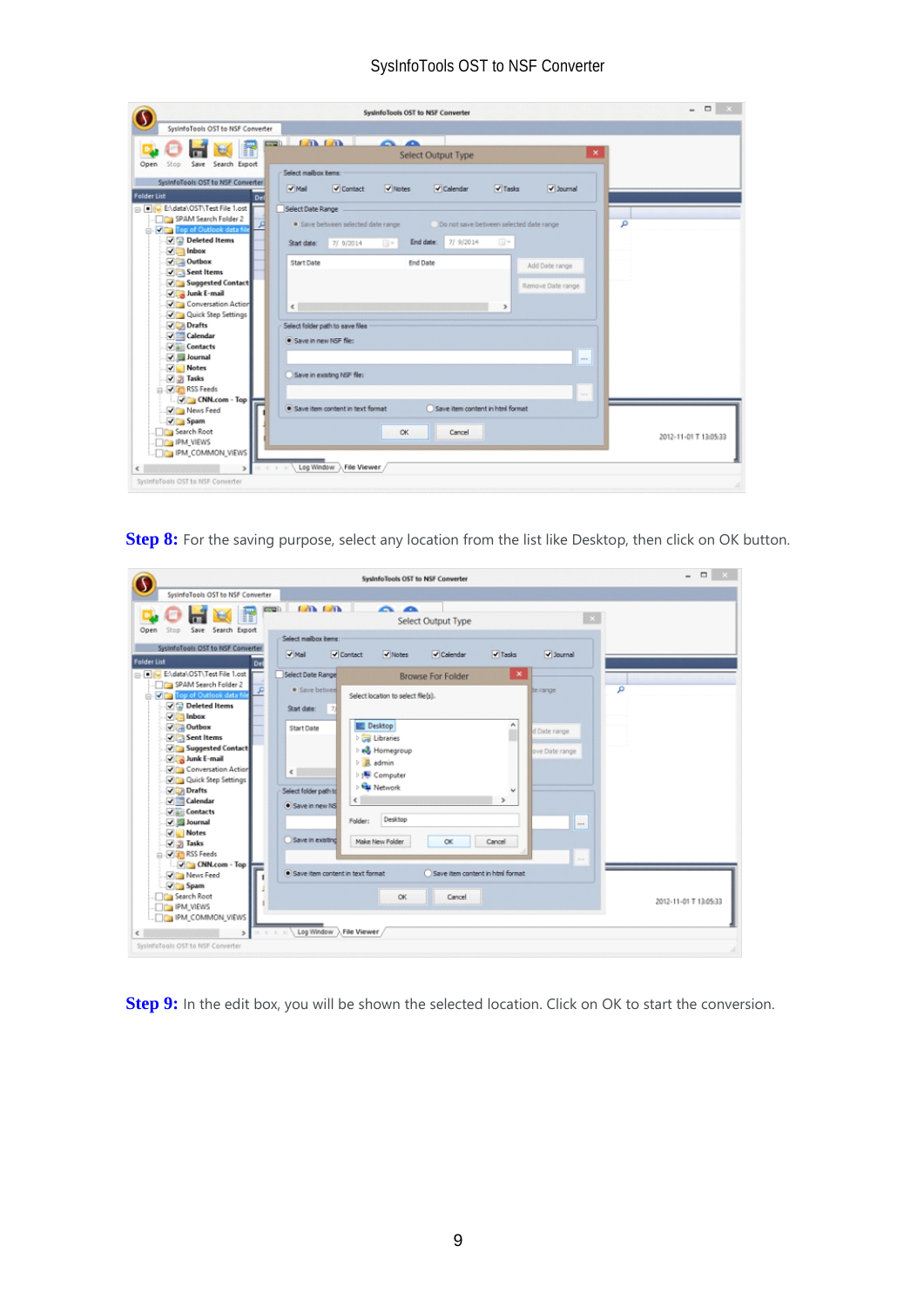|                                                               | SysinfoTools OST to NSF Converter                                                                            | $\hfill \square$<br>$\overline{a}$<br>$\mathbf{x}$ |
|---------------------------------------------------------------|--------------------------------------------------------------------------------------------------------------|----------------------------------------------------|
| SystefoTools OST to NSF Converter                             |                                                                                                              |                                                    |
|                                                               | <b>CAR CAR</b><br>~<br>$\overline{\phantom{a}}$<br><b>CONTROL</b>                                            |                                                    |
|                                                               | ×<br>Select Output Type                                                                                      |                                                    |
| Save Search Export<br>Open<br>Stop                            | Select maibox hems:                                                                                          |                                                    |
| SysInfoTools OST to NSF Converter                             | $\blacktriangledown$ Mail<br>V Notes<br>$\triangledown$ Calendar<br>Journal<br>V Contact<br>$\sqrt{T}$ Tasks |                                                    |
| <b>Folder List</b><br>Del                                     |                                                                                                              |                                                    |
| File 1.ost                                                    | Select Date Range                                                                                            |                                                    |
| SPAM Search Folder 2<br><b>D. V Ra Top of Outlook data fi</b> | · Save between selected date range<br>Do not save between selected date range<br>۵                           |                                                    |
| Deleted Items                                                 | End date:<br>7/ 9/2014<br>O) v<br>7/9/2014<br>Start date:<br>同米                                              |                                                    |
| $\sqrt{\Box}$ Inbox<br>$\sqrt{\phantom{a}}$ Outbox            | Start Date<br><b>End Date</b>                                                                                |                                                    |
| $\sqrt{\phantom{a}}$ Sent Items                               | Add Date range                                                                                               |                                                    |
| V Suggested Contact                                           | Remove Date range                                                                                            |                                                    |
| Junk E-mail                                                   |                                                                                                              |                                                    |
| Conversation Action                                           | $\epsilon$                                                                                                   |                                                    |
| Quick Step Settings                                           |                                                                                                              |                                                    |
| V Drafts                                                      | Select folder path to save files                                                                             |                                                    |
| $\sqrt{\phantom{a}}$ Calendar                                 | · Save in new NSF file:                                                                                      |                                                    |
| V & Contacts<br>√ 图 Journal                                   | C:\Users\admin\Desktop                                                                                       |                                                    |
| V Notes                                                       |                                                                                                              |                                                    |
| $\sqrt{3}$ Tasks                                              | Save in existing NSF file:                                                                                   |                                                    |
| <b>B-DIED RSS Feeds</b>                                       | 1000                                                                                                         |                                                    |
| $\sqrt{\phantom{a}}$ CNN.com - Top<br>News Feed               | Save item content in html format<br>· Save item content in text format                                       |                                                    |
| $\sqrt{ }$ Spam                                               |                                                                                                              |                                                    |
| Search Root                                                   | <b>OK</b><br>Cancel                                                                                          | 2012-11-01 T 13:05:33                              |
| <b>IPM_VIEWS</b>                                              |                                                                                                              |                                                    |
| <b>IPM_COMMON_VIEWS</b>                                       |                                                                                                              |                                                    |
| €                                                             | Log Window > File Viewer /                                                                                   |                                                    |
| SysInfoTools OST to NSF Converter                             |                                                                                                              |                                                    |

**Step 10:** An instant conversion takes place and then you required to click the OK button.

|                                                                                                                                                                                                                                                                                                                                                                                                                                                                                                            | Systemologis OST to NSF Converter                                                                                                                                                                                                                                                                                                                                                                                                                                                                                                                                                                                                                                                                                                                                                                                                             | $\qquad \qquad \Box$<br>$\overline{\phantom{0}}$<br>$\mathbf{x}$ |
|------------------------------------------------------------------------------------------------------------------------------------------------------------------------------------------------------------------------------------------------------------------------------------------------------------------------------------------------------------------------------------------------------------------------------------------------------------------------------------------------------------|-----------------------------------------------------------------------------------------------------------------------------------------------------------------------------------------------------------------------------------------------------------------------------------------------------------------------------------------------------------------------------------------------------------------------------------------------------------------------------------------------------------------------------------------------------------------------------------------------------------------------------------------------------------------------------------------------------------------------------------------------------------------------------------------------------------------------------------------------|------------------------------------------------------------------|
| SysterfoTools OST to NSF Converter<br>Open<br>Save Search Export<br>Stop<br>SystofoTools OST to NSF Converter<br><b>Folder List</b><br>Pile E:\data\OST\Test File 1.ost<br>SPAM Search Folder 2<br><b>D. Visa Top of Outlook data f</b><br>O Deleted Items<br>$\sqrt{\Box}$ Inbox<br>$\sqrt{\phantom{a}}$ Outbox<br>Sent Items<br>V Suggested Contact<br>$\sqrt{2}$ Junk E-mail<br>Conversation Action<br>Quick Step Settings<br>V Drafts<br>$\sqrt{ }$ Calendar<br>V & Contacts<br>V S Journal<br>V Notes | 舟<br>ฝ<br>$rac{1}{100}$<br>ã.<br>Save<br>Log<br>Load<br>About<br>Help<br>Recovery Snapshots About OST to NSF Converter<br>Deleted Items [5]<br>$\bullet$ 0 8 From<br>Date/Time<br>Subject<br>cFiber><br><b>p</b> cFibers<br>$\rho$ cfiter><br>۵<br>John Bumel <contacts@lots 2.0="" been="" downloaded<br="" has="" pst="" solitter="">∔ ⊠<br/>2012-11-01 T 13:05:33<br/>eSiteSecrets.com &lt;96534@ eSiteSecrets - Do You Need Dreamwe<br/>88<br/>2012-11-04 T 09:35:12<br/>₿. sai<br/>eSiteSecrets.com &lt;96534@ eSiteSecrets - Internet Advertising: Wh<br/>2012-11-10 T 22:57:32<br/>83<br/>eSiteSecrets.com &lt;96534@ eSiteSecrets - SEO Services<br/>2012-11-17 T 21:40:56<br/>X 013-01-04 T 10:32:22<br/>0.81<br/>Deepak<br/>и<br/>SysInfoTools OST to NSF Converter(Full) v1.0<br/>Saving process completed.<br/>OK</contacts@lots> |                                                                  |
| $\sqrt{3}$ Tasks<br><b>COLOR</b> RSS Feeds<br>V CNN.com - Top<br>V News Feed<br>$\sqrt{ }$ Spam<br>Search Root<br><b>IPM VIEWS</b><br>IPM_COMMON_VIEWS<br>€<br>SysterfoTools OST to NSF Converter                                                                                                                                                                                                                                                                                                          | PST Splitter 2.0 has been downloaded and tested on LotSoft.org<br>John Burnel <contacts@lotsoft.org><br/>pstsplitter@gmail.com<br/>Log Window &gt; File Viewer</contacts@lotsoft.org>                                                                                                                                                                                                                                                                                                                                                                                                                                                                                                                                                                                                                                                         | 2012-11-01 T 13:05:33                                            |

**Step 11:** Now, click on close button to exit the software and simply click Yes button.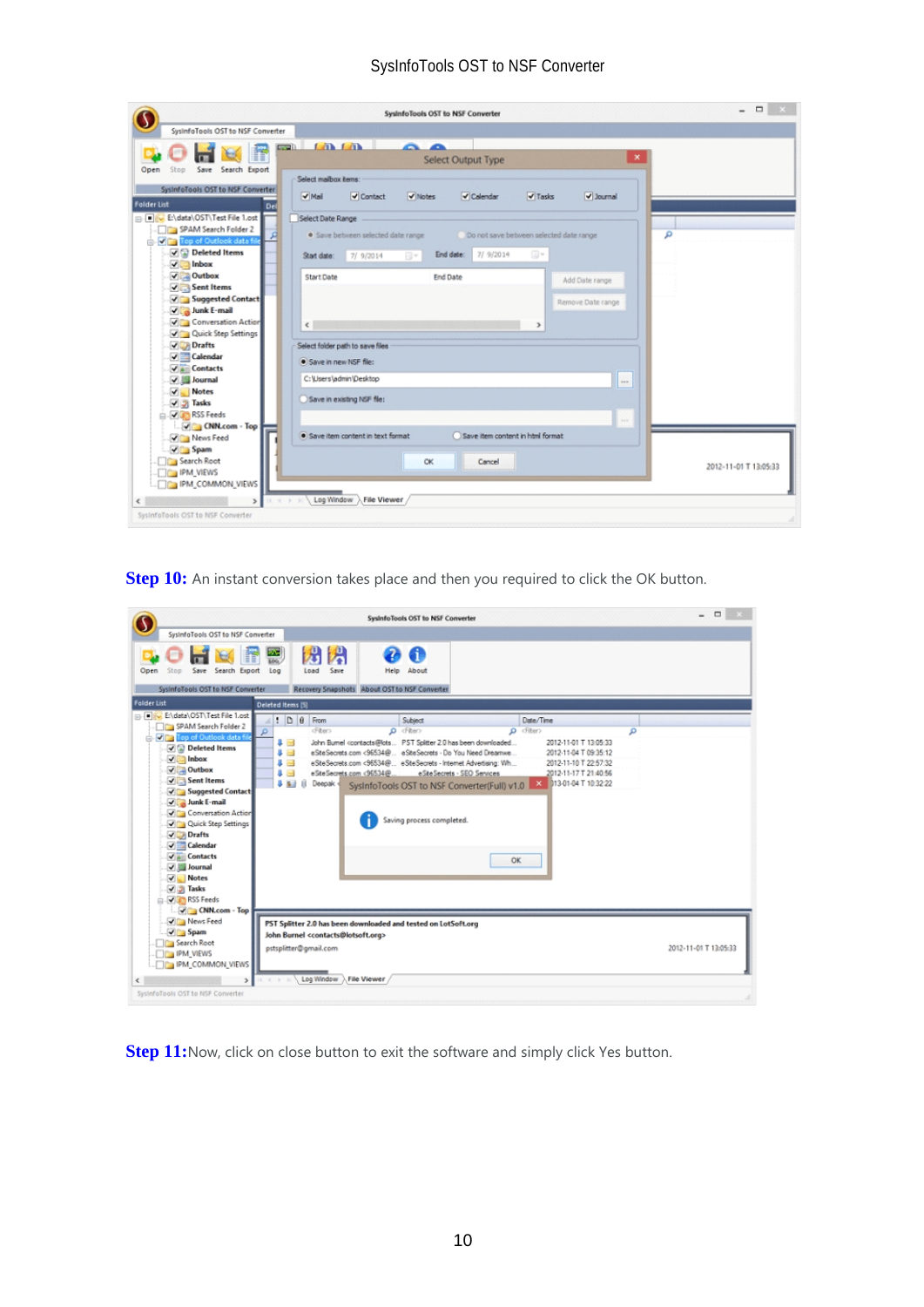|                                                                                                                                                                                                                                                                                                                                                                                                                                                                                     | SysinfoTools OST to NSF Converter                                                                                                                                                                                                                                                                                                                                                                                                                                                                                                                                                                                        | $\Box$                |
|-------------------------------------------------------------------------------------------------------------------------------------------------------------------------------------------------------------------------------------------------------------------------------------------------------------------------------------------------------------------------------------------------------------------------------------------------------------------------------------|--------------------------------------------------------------------------------------------------------------------------------------------------------------------------------------------------------------------------------------------------------------------------------------------------------------------------------------------------------------------------------------------------------------------------------------------------------------------------------------------------------------------------------------------------------------------------------------------------------------------------|-----------------------|
| SysinfoTools OST to NSF Converter                                                                                                                                                                                                                                                                                                                                                                                                                                                   |                                                                                                                                                                                                                                                                                                                                                                                                                                                                                                                                                                                                                          |                       |
| Open<br>Stop<br>Save Search Export<br>Systerdools OST to NSF Converter                                                                                                                                                                                                                                                                                                                                                                                                              | 閉<br>舟<br>$\frac{20}{100}$<br>Save<br>About<br>Load<br>Log<br>Help<br>Recovery Snapshots About OST to NSF Converter                                                                                                                                                                                                                                                                                                                                                                                                                                                                                                      |                       |
| <b>Folder List</b>                                                                                                                                                                                                                                                                                                                                                                                                                                                                  | Deleted Items [5]                                                                                                                                                                                                                                                                                                                                                                                                                                                                                                                                                                                                        |                       |
| ENdata\OST\Test File 1.ost<br>SPAM Search Folder 2<br>D. View Top of Outlook data fi<br>Deleted Items<br>$\sqrt{\phantom{a}}$ Inbox<br>$\sqrt{\phantom{a}}$ Outbox<br>$\sqrt{\phantom{a}}$ Sent Items<br>V Suggested Contact<br>$\sqrt{\phantom{a}}$ Junk E-mail<br>Conversation Action<br>Quick Step Settings<br>V Drafts<br>$\sqrt{\phantom{a}}$ Calendar<br>V & Contacts<br>Journal<br>V Notes<br><b>J</b> Tasks<br><b>COLOR</b> RSS Feeds<br>$\sqrt{\phantom{a}}$ CNN.com - Top | : 00<br>Date/Time<br>From<br>Subject<br>p cFhen<br><fiber><br/><math>\rho</math> cfiter&gt;<br/>۹<br/>John Bumel <contacts@lots 2.0="" been="" downloaded<br="" has="" pst="" solitter="">83<br/>2012-11-01 T 13:05:33<br/>eSteSecreta.com &lt;96534@ eSteSecreta - Do You Need Dreamun.<br/>83<br/>2012-11-04 T 09:35:12<br/>₿ zd<br/>2012-11-10 T 22:57:32<br/>eSteSed SysInfoTools OST to NSF Converter(Full) v1.0<br/>圖<br/>2012-11-17 T 21:40:56<br/>g.<br/>e Site Sed<br/>0.81<br/>Deepak<br/>2013-01-04 T 10:32:22<br/>Ĥ.<br/>Do you want to close the application?<br/><b>Yes</b><br/>No</contacts@lots></fiber> |                       |
| News Feed<br>$\sqrt{ }$ Spam<br>Search Root<br><b>FOR IPM VIEWS</b><br><b>IDA IPM_COMMON_VIEWS</b><br>$\geq$<br>€<br>SystofoTools OST to NSF Converter                                                                                                                                                                                                                                                                                                                              | PST Splitter 2.0 has been downloaded and tested on LotSoft.org<br>John Burnel <contacts@lotsoft.org><br/>pstsplitter@gmail.com<br/>Log Window &gt; File Viewer</contacts@lotsoft.org>                                                                                                                                                                                                                                                                                                                                                                                                                                    | 2012-11-01 T 13:05:33 |

# <span id="page-11-0"></span>**6. Uninstall theSoftware**

To uninstall the software from your system, you can use any of the two methods described below:

- **1.** Uninstall from **ControlPanel**
- **2.** Uninstall from **Windows Start menu**

#### **Uninstall from Control Panel:**

Touninstall**SysInfoToolsOST to NSF Converter** toolfromControlPanel,followthe stepsshown

below:

- Click the **Start Menu** > **Control Panel** and then double click the **Add or Remove Programs** icon.
- Select **SysInfoTools OST to NSF Converter** and click **Remove**.
- A warning message before un-installing the software will be displayed on the screen.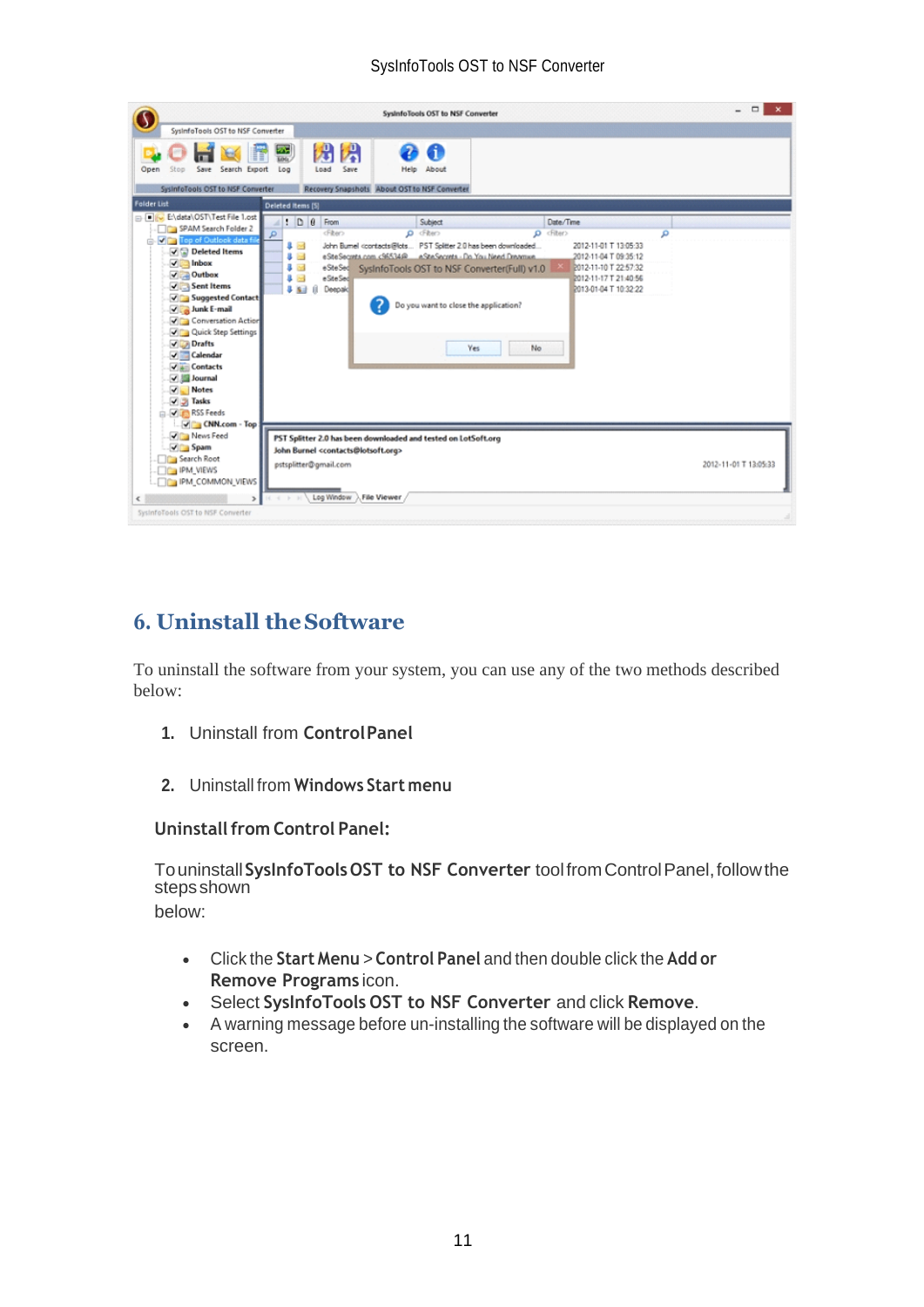| SysInfoTools OST to NSF Converter x86(Full) v4.0 Uninstall                                                                |
|---------------------------------------------------------------------------------------------------------------------------|
| Are you sure you want to completely remove SysInfoTools<br>OST to NSF Converter x86(Full) v4.0 and all of its components? |
| <br>No<br>Vec                                                                                                             |

• Click **'Yes'** to uninstall the software completely from your system.

#### **Uninstall from Windows Start menu:**

To uninstall **SysInfoTools OST to NSF Converter** file from Windows Start menu, follow the steps shown below:

- Click the **Start** button from the Windows menu.
- Click**AllPrograms**>**SysInfoToolsOST to NSF Converter>Uninstall SysInfoToolsOST to NSF Converter**.
- A warning message before un-installingwill be displayed on the screen.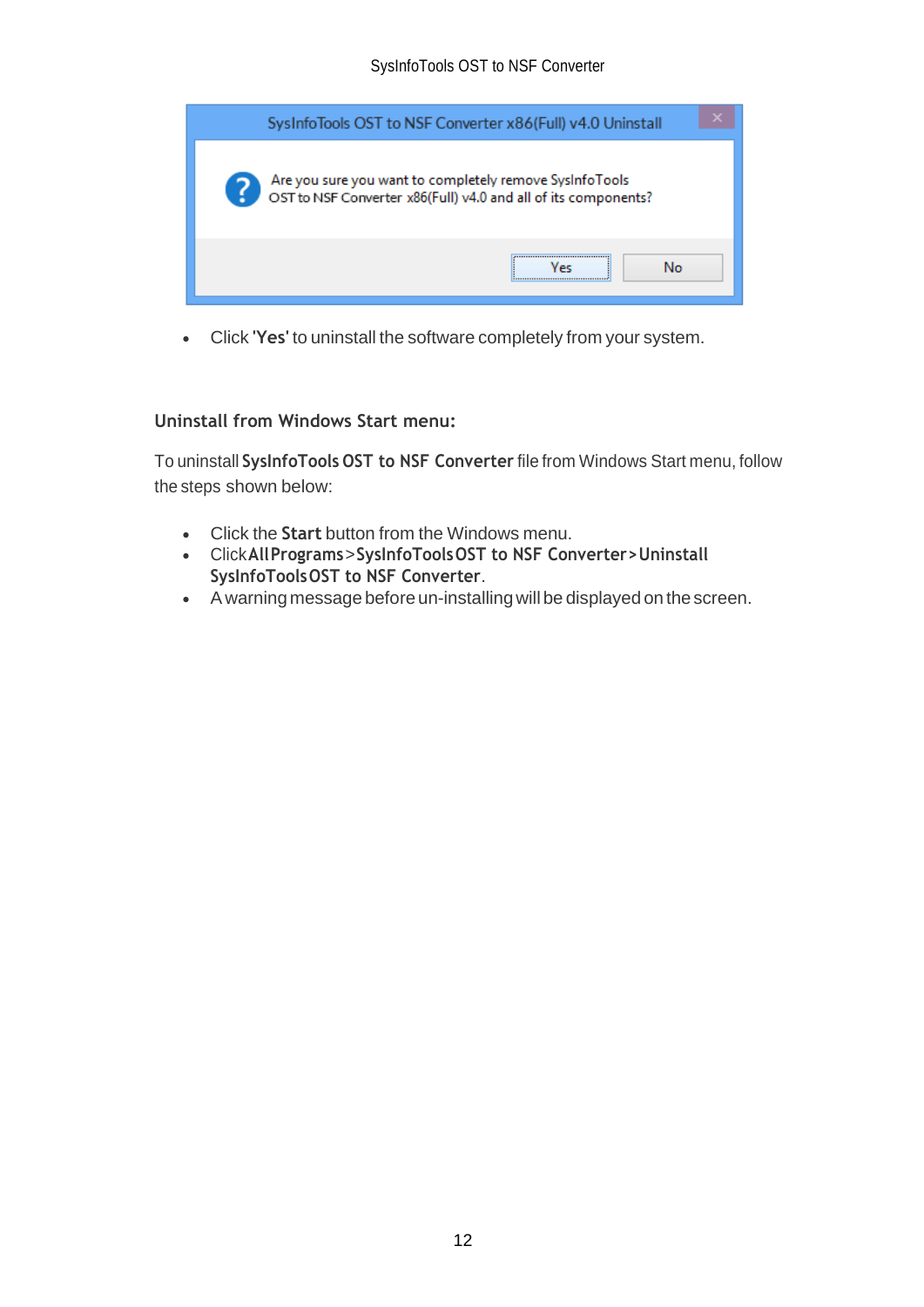

• Click **'Yes'** to uninstall the software completely from your system.

## <span id="page-13-0"></span>**7. Legal Notice**

[Copyright\(](#page-13-1)See 7.1)

- [Disclaimer](#page-13-2)(See 7.2)
- [Trademarks](#page-14-0)(See 7.3)
- [License Agreement](#page-14-1)(See7.4)

# <span id="page-13-1"></span>**Copyright**

SysInfoTools OST to NSF Converter software, accompanied user manual and documentation are copyright of SysInfoTools Data Recovery, with all rights reserved. Under the copyright laws, this user manual cannot be reproduced in any form without the Prior written permission of SysInfoTools. No Patent Liability is assumed, however, with respect to the use of the Information contained herein.

## <span id="page-13-2"></span>**Disclaimer**

The Information contained in this manual, including but not limited to any product specifications, is subject to change without notice. SysInfoTools Data Recovery Provides no warranty with regard to this manual or any other information contained herein and here by expressly disclaims any implied warranties of merchantability or fitness for any particular purpose with regard to any of the foregoing SysInfoTools Data Recovery assumes no liability for any damages incurred directly or indirectly from any technical or typographical errors or omissions contained herein or for discrepancies between theproduct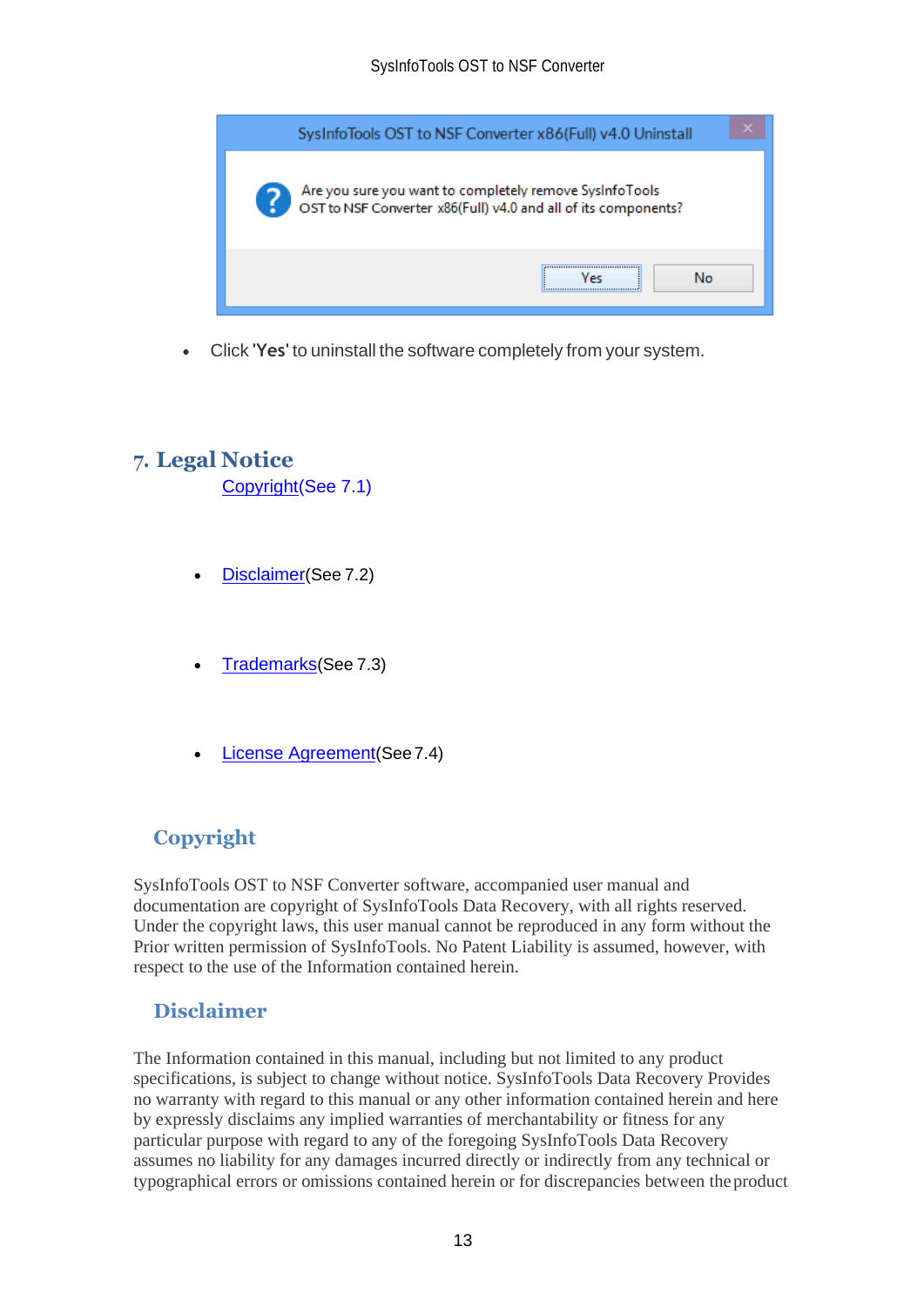and the manual. In no event shall SysInfoTools Data Recovery, be liable for any incidental, consequential special, or exemplary damages, whether based on tort, contract or otherwise, arising out of or in connection with this manual or any other information contained herein or the use there of.

## <span id="page-14-0"></span>**Trademarks**

SysInfoTools OST to NSF Converter Tool is a registered trademark of SysInfoTools Data Recovery.

Windows 2000, 2003, XP and Windows Vista are registered trademarks of Microsoft Corporation.

All other brands and product names are trademarks or registered trademarks of their respective companies.

## <span id="page-14-1"></span>**License Agreement**

SysInfoTools OST to NSF Converter Copyright by SysInfoTools Data Recovery.

#### Your Agreement to this License

You should carefully read the following terms and conditions before using, installing or distributing this software, unless you have a different license agreement signed by SysInfoTools Data Recovery.

If you do not agree to all of the terms and conditions of this License, then: do not copy, install, distribute or use any copy of SysInfoTools OST to NSF Converter with which this License is included, you may return the complete package unused without requesting an activation key, within 30 days after purchase, for a full refund of your payment.

The terms and conditions of this License describe the permitted use and users of each Licensed Copy of SysInfoTools OST to NSF Converter. For purposes of this License, if you have a valid single-copy license, you have the right to use a single Licensed Copy of SysInfoTools OST to NSF Converter; if you or your organization has a valid multi-user license, then you or your organization have/has the right to use up to a number of Licensed Copies of

SysInfoTools OST to NSF Converter equal to the number of copies indicated in the documents issued by SysInfoTools when granting the license.

#### Scope of the License

Each Licensed Copy of SysInfoTools OST to NSF Converter may either be used by a single person or used non-simultaneously by multiple people who use the software personally installed on a single workstation. This is not a concurrent user license. All rights of any kind in SysInfoTools OST to NSF Converter, which are not expressly granted in this License, are entirely and exclusively reserved to and by SysInfoTools. You may not rent, lease, modify, translate, reverse engineer, decompile, disassemble, or create derivative works based on, SysInfoTools OST to NSF Converter, nor permit anyone else to do so. You may not make access to SysInfoTools OST to NSF Converter available to others in connection with a service bureau, application service provider, or similar business, nor permit anyone else to do so.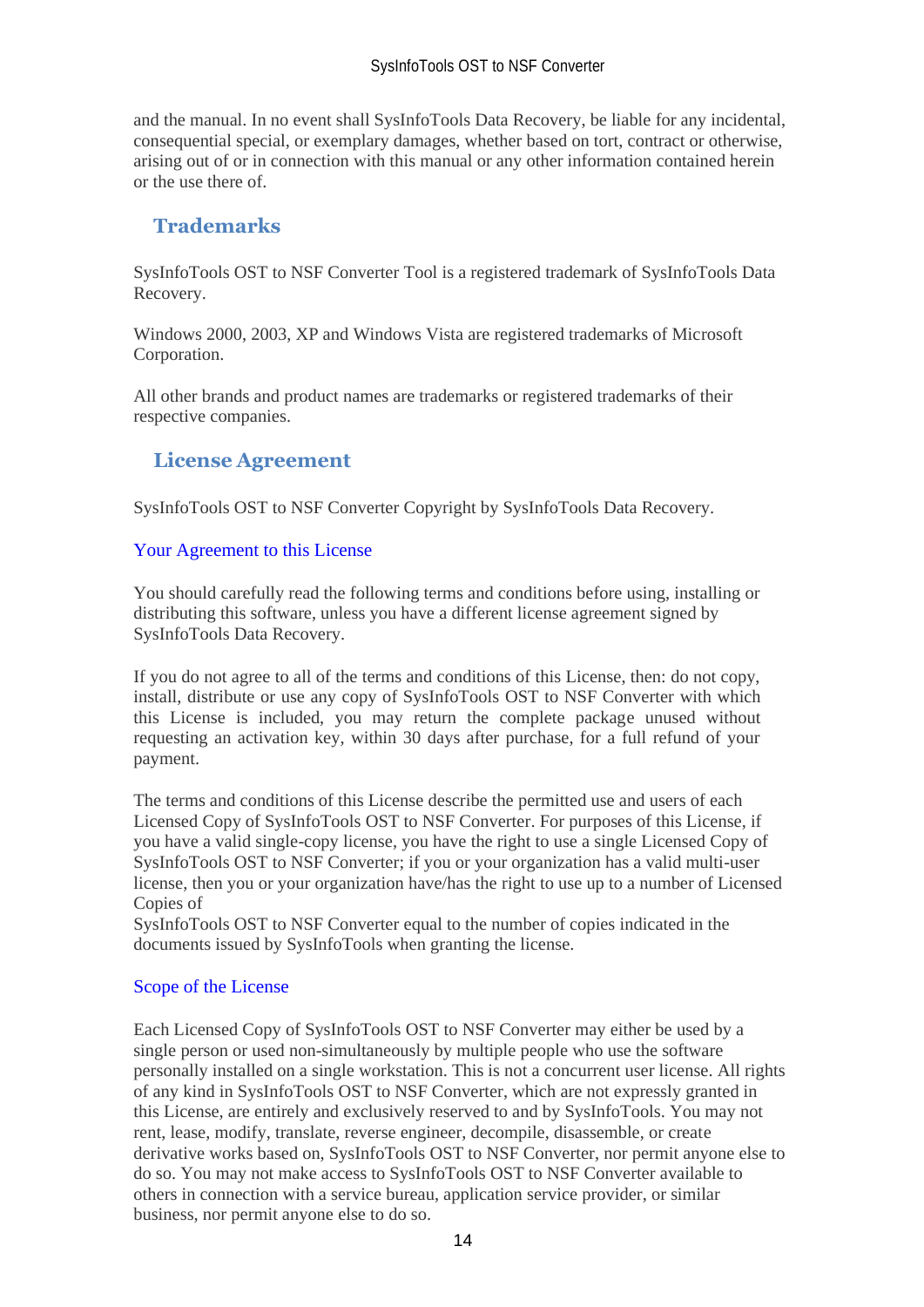#### Warranty Disclaimers and Liability Limitations

SysInfoTools OST to NSF Converter, and any and all accompanying software, data and materials, are distributed and provided AS-IT-IS and with no warranties of any kind, whether expressed or implied. In particular, there is no warranty for the quality of data recovered. You acknowledge that good data processing procedure dictates that any program, including SysInfoTools OST to NSF Converter, must be thoroughly tested with non-critical data before there is any reliance on it, and you hereby assume the entire risk of all use of the copies of SysInfoTools OST to NSF Converter covered by this License. This disclaimer of warranty constitutes an essential part of this License.

In addition, in no event does SysInfoTools authorize you or anyone else to use SysInfoTools OST to NSF Converter in applications or systems where SysInfoTools OST to NSF Converter failure to perform can reasonably be expected to result in a significant physical injury, or in loss of life. Any such use is entirely at your own risk, and you agree to hold SysInfoTools harmless from all claims or losses relating to such unauthorized use. You agree to hold SysInfoTools Data Recovery harmless from any and all claims or losses relating to such unauthorized use.

# <span id="page-15-0"></span>**8. Technical Support**

We provide 24/7 online support to solve customer's queries. We have highly skilled and expert support team, who makes use of modernized communication devices, thereby achieving maximum efficiency and an exceptional response time.

# <span id="page-15-1"></span>**9. About SysInfoTools**

Since several years, SysInfoTools has evolved as one of the trusted names in the field of Data Recovery of the different types of files. The main aim of our organization is to provide the best possible solution to our customers so that our customers can recover their data and relief them from the frustration of data loss. We aim at providing values to our customers and try to satisfy them in every possible way. Customer satisfaction is prime reward for our organization.

SysInfoTools provides a wide range of software for different types of corrupt files recovery and repair for corrupt zip files, MS BKF files, Open Office files (Base files, Impress files, Draw files, Calc files, Math files and Writer files), MS Office 2007 files (MS Word files, MS PowerPoint files and MS Excel files). SysInfoTools also provides software for corrupt PST files of MS Outlook and DBX files of Outlook Express. In addition, we have more recovery software which are available for crashed hard disk recovery and repair like software for FAT recovery and NTFS recovery. In future, we are going to expand our operations to offer more software for different types of corrupt files, Database, Email migration, Desktop utilities, Network management and many more which will help our customers to recover their valuable data.

The hard drives data recovery software provided by our organization ensures safe and accurate data recovery from the hard drive. It does not modify the existing content of the hard drive and make the fresh copy of the recovered data. Hard drives data recovery software are useful in situation when there is an accidental deletion of files, which are deleted due to virus attacks, disk formatting and software malfunctioning.